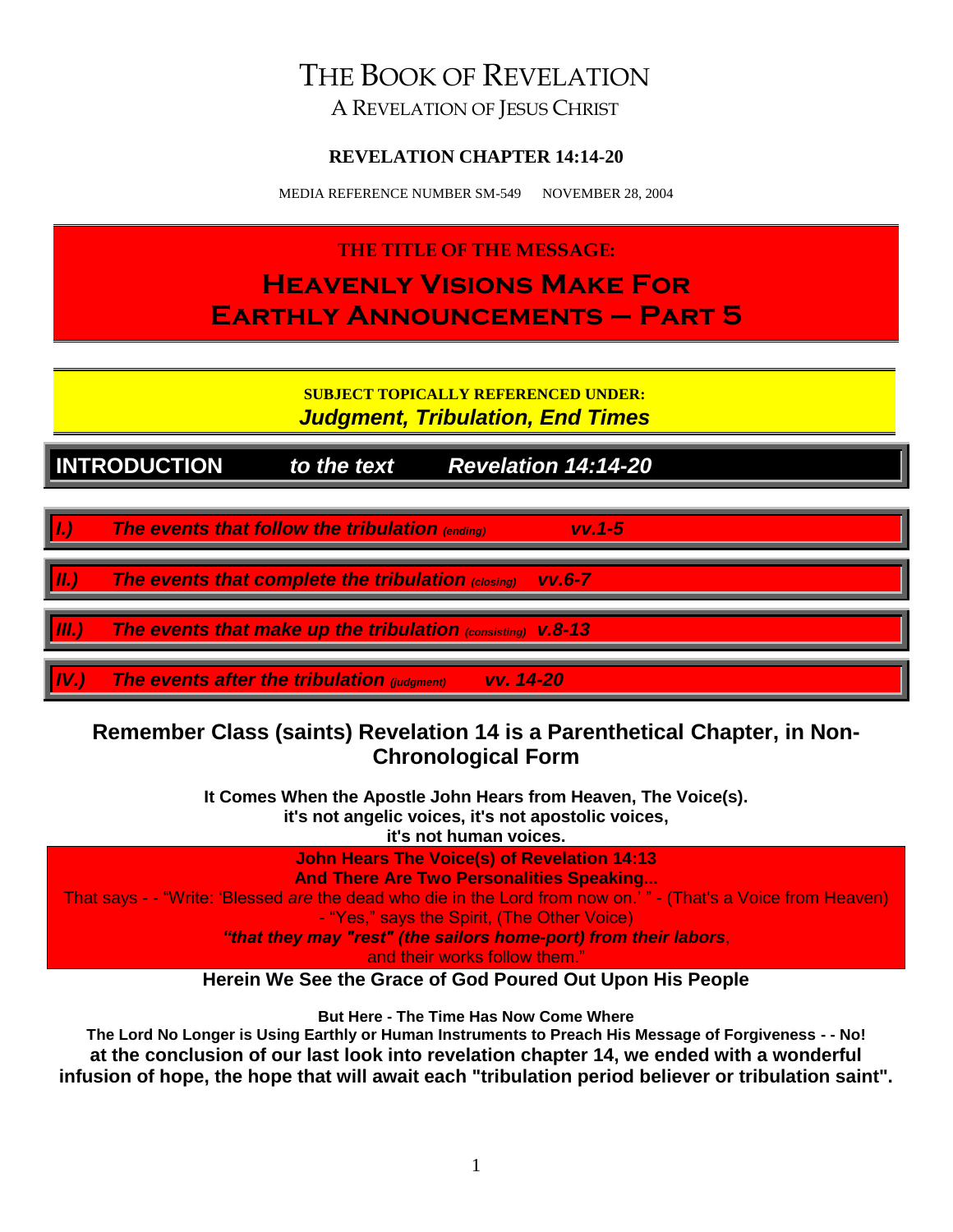# **In Scripture, There are Three Basic Divisions or Dispensations of Believers or Saints.**

**1st.**

**there are the old testament saints from Adam to John the baptist**

**2nd.**

**then there are church-age saints**

**3rd.**

**then there will be the tribulation age believers or saints**

# **The Bible Calls All Those Who Trust in Jesus Christ, Saints!**

**Ephesians 1:1**

Paul, an apostle of Jesus Christ by the will of God, To the saints who are in Ephesus, and faithful in Christ Jesus:

**Colossians 1:1**

Paul, an apostle of Jesus Christ by the will of God, and Timotheus our brother, **:2** To the saints and faithful brethren in Christ which are at Colosse:

Saints = **a'gioß hagios,** *hag´-ee-os;* declared sacred. made physically, or morally pure, to become blameless, now consecrated): — (most) holy (one, thing), saint.

from **a'goß hagos** (an unholy, desecrated thing. something awful and unusable)

**:14** Then I looked, and behold, a white cloud, and on the cloud sat *One* like the Son of Man, having on His head a golden crown, and in His hand a sharp sickle. **:15** And another angel came out of the temple, crying with a loud voice to Him who sat on the cloud, *"Thrust in Your sickle and reap, for the time has come for You to reap, for the harvest of the earth is ripe."* **:16** So He who sat on the cloud thrust in His sickle on the earth, and the earth was reaped. **:17** Then another angel came out of the temple which is in heaven, he also having a sharp sickle. **:18** And another angel came out from the altar, who had power over fire, and he cried with a loud cry to him who had the sharp sickle, saying, "Thrust in *your* sharp sickle and gather the clusters of the vine of the earth, for her grapes are fully ripe." **:19** So the angel thrust his sickle into the earth and gathered the vine of the earth, and threw *it* into the great winepress of **the wrath of God**. **:20** And the winepress was trampled outside the city, and blood came out of the winepress, up to the horses' bridles, for one thousand six hundred furlongs.

# **Here, Now Are...**

*IV.) The events after the tribulation (judgment) vv. 14-20*

**The Lord Now Uses Specific Angels to Make Particular Announcements but This Time, they are announcing that Time it's-Self has Expired !!!**

#### *1 st The division from what is true and false v.14-16*

**:14** Then I looked, and behold, a white cloud, and on the cloud sat *One* like the Son of Man, having on His head a golden crown, and in His hand a sharp sickle. **:15** And another angel came out of the temple, crying with a loud voice to Him who sat on the cloud, *"Thrust in Your sickle and reap, for the time has come for You to reap, for the harvest of the earth is ripe."* **:16** So He who sat on the cloud thrust in His sickle on the earth, and the earth was reaped.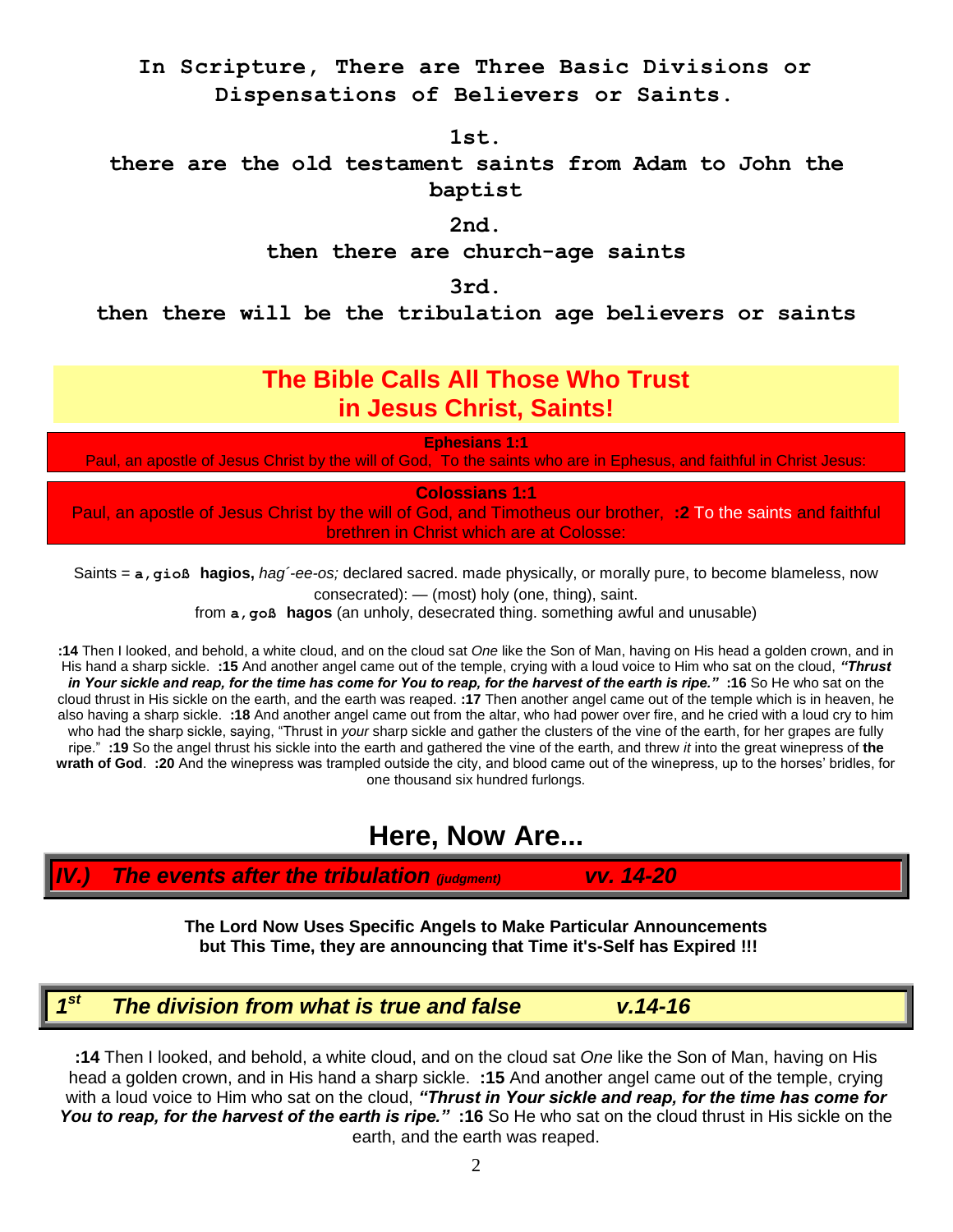Here in this section we see a direct and personal description of Jesus Christ Himself as He is Preparing to once again visit earth.

**Not Like His First Coming!!! as a gentle redeemer and a loving savior**

Not this Time.

## **Luke 4:18-21**

*"The Spirit of the LORD is upon Me, Because He has anointed Me To preach the gospel to the poor; He has sent Me to heal the brokenhearted, To proclaim liberty to the captives And recovery of sight to the blind, To set at liberty those who are oppressed;* **:19** *To proclaim the acceptable year of the LORD."* **:20** Then He closed the book, and gave *it* back to the attendant and sat down. And the eyes of all who were in the synagogue were fixed on Him. **:21** And He began to say to them, "Today this Scripture is fulfilled in your hearing."

# **The Second Coming of Jesus is Part 2 of That Bible Study He began 2,000 Years ago**

# **what does part 2 say?**

**Isaiah 61:2b** ...And the day of vengeance of our God; To comfort all who mourn, **:3** To console those who mourn in Zion, To give them beauty for ashes,



*One* like the Son of Man, is seen seated upon a white cloud, having on His head a golden crown, and in His hand a sharp sickle.

# This Is Nothing Less Than The Second Coming of Jesus Christ

**Matthew 24:30** Then the sign of the Son of Man will appear in heaven, and then all the tribes of the earth will mourn, and they will see the Son of Man coming on the clouds of heaven with power and great glory.

**Psalm 104:3**

you lay out the rafters of your home in the rain clouds. You make the clouds your chariots; you ride upon the wings of the wind.

**2 Samuel 22:11**

He rode upon a cherub, and flew; And He was seen upon the wings of the wind.

These Clouds are not a Stormy Day, But Rather His Glory

### **Acts 1:9**

Now when He had spoken these things, while they watched, He was taken up, **and a cloud received Him** out of their sight. **:10** And while they looked steadfastly toward heaven as He went up, behold, two men stood by them in white apparel, **:11** who also said, "Men of Galilee, why do you stand gazing up into heaven? This *same* Jesus, who was taken up from you into heaven, will so come **in like manner** as you saw Him go into heaven."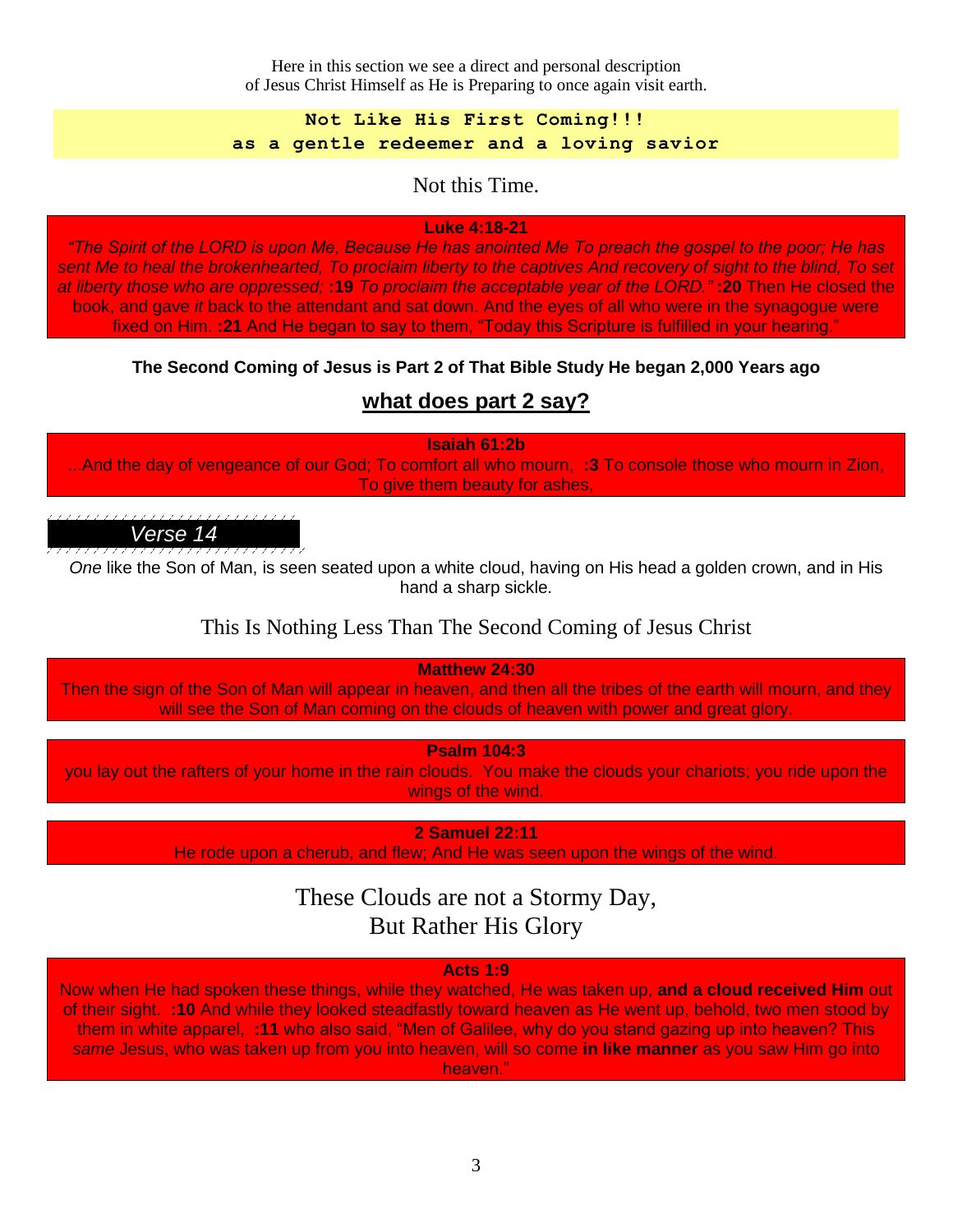# These Events Signifying The End of the Age The End of World as Man Knows It.

But Church Be Encouraged, and if the Rapture Happens Tomorrow, You Tribulation Saints be Encouraged, - Why? Because The Bible says That The Lord Knows Those Who are His...

#### **Matthew 13:24-43**

Another parable He put forth to them, saying: "The kingdom of heaven is like a man who sowed good seed in his field; **:25** but while men slept, his enemy came and sowed tares among the wheat and went his way. **:26** But when the grain had sprouted and produced a crop, then the tares also appeared. **:27** So the servants of the owner came and said to him, "Sir, did you not sow good seed in your field? How then does it have tares?' **:28** He said to them, "An enemy has done this.' The servants said to him, 'Do you want us then to go and gather them up?' **:29** But he said, "No, lest while you gather up the tares you also uproot the wheat with them. **:30** Let both grow together until the harvest, and at the time of harvest I will say to the reapers, "First gather together the tares and bind them in bundles to burn them, but gather the wheat into my barn." ' " **:31** Another parable He put forth to them, saying: "The kingdom of heaven is like a mustard seed, which a man took and sowed in his field, **:32** which indeed is the least of all the seeds; but when it is grown it is greater than the herbs and becomes a tree, so that the birds of the air come and nest in its branches." **:33** Another parable He spoke to them: "The kingdom of heaven is like leaven, which a woman took and hid in three measures of meal till it was all leavened." **:34** All these things Jesus spoke to the multitude in parables; and without a parable He did not speak to them, **:35** that it might be fulfilled which was spoken by the prophet, saying *"I will open My mouth in parables; I will utter things kept secret from the foundation of the world."* **:36** Then Jesus sent the multitude away and went into the house. And His disciples came to Him, saying, "Explain to us the parable of the tares of the field." **:37** He answered and said to them: "He who sows the good seed is the Son of Man. **:38** The field is the world, the good seeds are the sons of the kingdom, but the tares are the sons of the wicked *one.* **:39** The enemy who sowed them is the devil, the harvest is the end of the age, and the reapers are the angels. **:40** Therefore as the tares are gathered and burned in the fire, so it will be at the end of this age. **:41** The Son of Man will send out His angels, and they will gather out of His kingdom all things that offend, and those who practice lawlessness, **:42** and will cast them into the furnace of fire. There will be wailing and gnashing of teeth. **:43** Then the righteous will shine forth as the sun in the kingdom of their Father. He who has ears to hear, let him hear!

> But What's a Tare? Another Example

#### **Matthew 13:47-50**

"Again, the kingdom of heaven is like a dragnet that was cast into the sea and gathered some fish of every kind, **:48** which, when it was full, they drew to shore; and they sat down and gathered the good fish into vessels, but threw the bad fish away. **:49** So it will be at the end of the world. The angels will come forth, separate the wicked from among the just, **:50** and cast them into the furnace of fire. There will be wailing and gnashing of teeth."

What's a Bad Fish?

## **Jesus is Coming Back with Authority**

**John 5:26-27**

For as the Father has life in Himself, so He has granted the Son to have life in Himself, **:27** and has given Him authority to execute judgment also, because He is the Son of Man.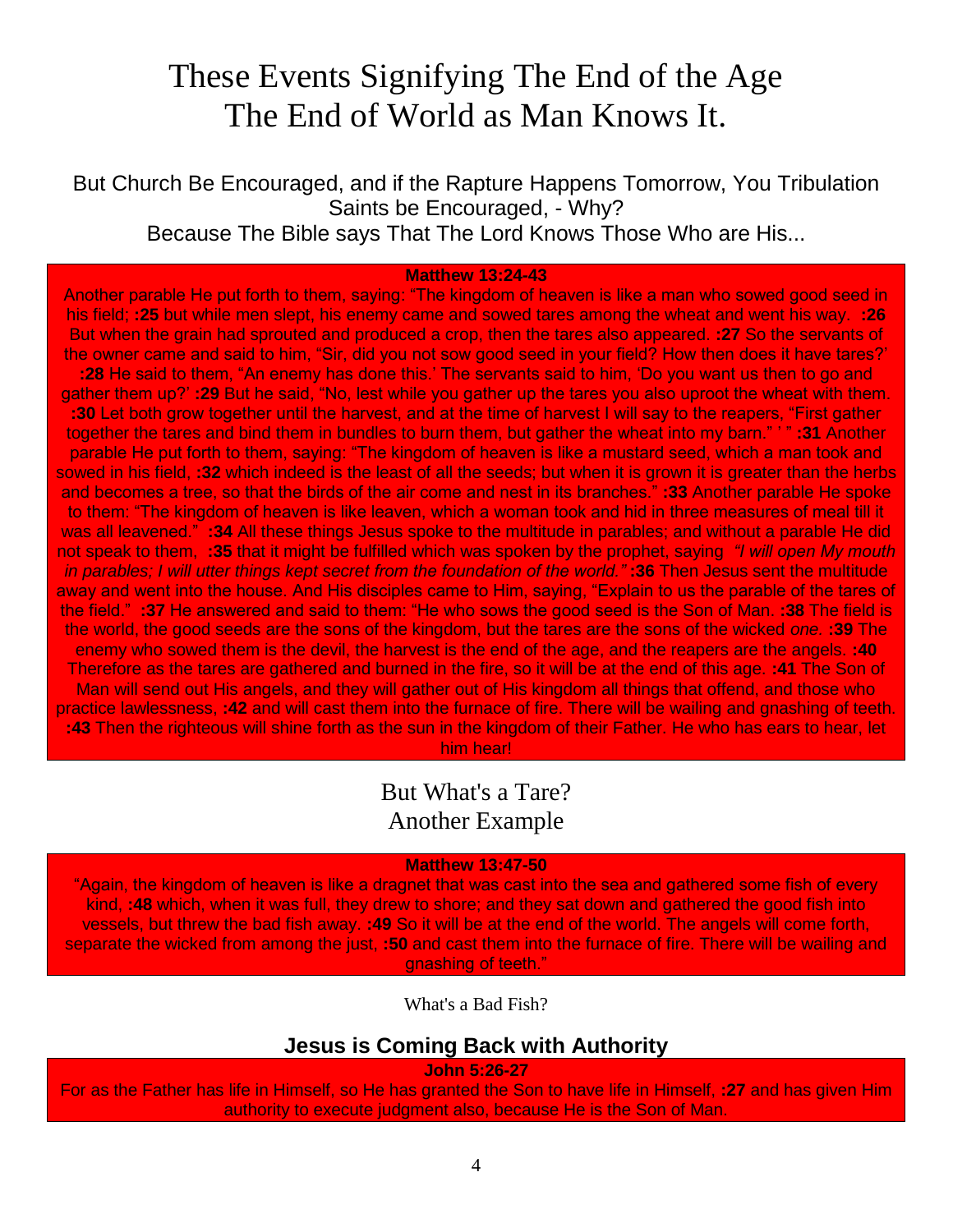**Joel 3:12-13**

"Let the nations be wakened, and come up to the Valley of Jehoshaphat; For there I will sit to judge all the surrounding nations. **:13** Put in the sickle, for the harvest is ripe. Come, go down; For the winepress is full, The vats overflow—For their wickedness *is* great."

**Revelation 1:16**

He had in His right hand seven stars, out of His mouth went a sharp two-edged sword, and His countenance *was* like the sun shining in its strength.

**Revelation 19:21**

then the non believers will be killed with the sword which proceeded from the mouth of Him who sat on the horse. And all the birds were filled with their flesh.

**Revelation 19:15**

Now out of His mouth goes a sharp sword, that with it He should strike the nations.

**Revelation 2:12**

"And to the angel of the church in Pergamos write, 'These things says He who has the sharp two-edged sword:

#### $2<sup>nd</sup>$ *nd The devastation of Armageddon v.17-20*

**:17** Then another angel came out of the temple which is in heaven, he also having a sharp sickle. **:18** And another angel came out from the altar, who had power over fire, and he cried with a loud cry to him who had the sharp sickle, saying, "Thrust in *your* sharp sickle and gather the clusters of the vine of the earth, for her grapes are fully ripe." **:19** So the angel thrust his sickle into the earth and gathered the vine of the earth, and threw *it* into the great winepress of **the wrath of God**. **:20** And the winepress was trampled outside the city, and blood came out of the winepress, up to the horses' bridles, for one thousand six hundred furlongs.

# **These Are The Terrible Events of the Second Coming**

### **Joel 3:11-16**

Assemble and come, all you nations, And gather together all around. Cause Your mighty ones to go down there, O LORD. **:12** "Let the nations be wakened, and come up to the Valley of Jehoshaphat; For there I will sit to judge all the surrounding nations. **:13** Put in the sickle, for the harvest is ripe. Come, go down; For the winepress is full, The vats overflow— For their wickedness *is* great." **:14** Multitudes, multitudes in the valley of decision! For the day of the LORD *is* near in the valley of decision. **:15** The sun and moon will grow dark, And the stars will diminish their brightness. **:16** The LORD also will roar from Zion, And utter His voice from Jerusalem; The heavens and earth will shake; But the LORD will be a shelter for His people, And the strength of the children of Israel.

### **Isaiah 11:4**

But with righteousness He shall judge the poor, And decide with equity for the meek of the earth; He shall strike the earth with the rod of His mouth, And with the breath of His lips He shall slay the wicked.

**For Further Study on This see Rev. 19:11-19 / Is. 63:1-6**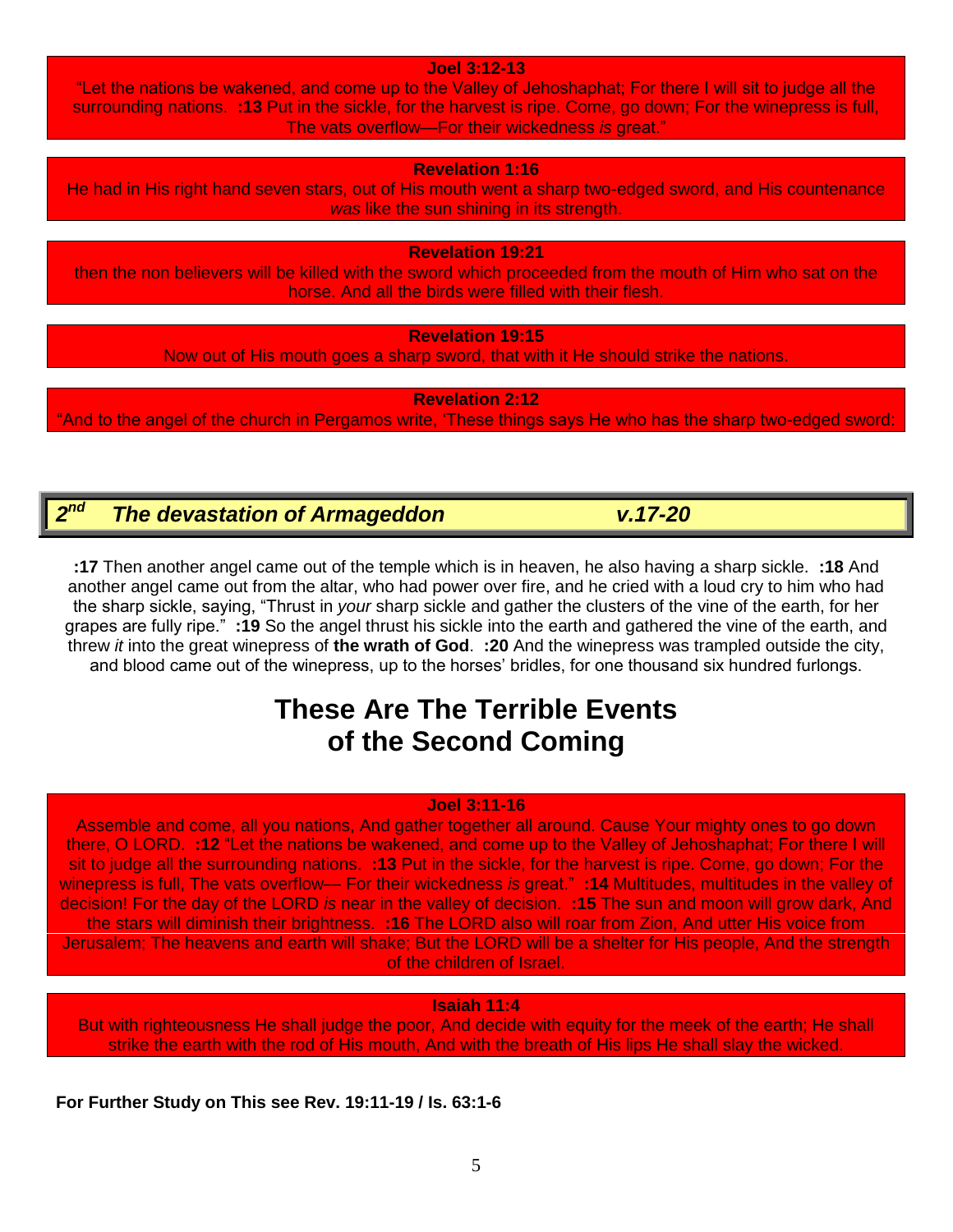**:20** And the winepress was trampled outside the city, and blood came out of the winepress, up to the horses' bridles (4ft.), for one thousand six hundred furlongs. (180-200 mi.)

# BLOOD WILL FLOW NEARLY 200 MILES AT THE DEPTH OF NEARLY 4FT. HIGH

The Topography of the Megiddo Valley is Beautiful… it's carved perfectly like a channel

Hundreds of Millions of Soldiers will Converge in Israel, More specifically in the Megiddo Valley, Otherwise known as Armageddon, The Valley Armageddon!

# *Never Confuse The Second Coming with the Rapture.*

## *This is One of the Events of the Second Coming of Christ*

### **Matthew 24:29-31**

"Immediately after the tribulation of those days the sun will be darkened, and the moon will not give its light; the stars will fall from heaven, and the powers of the heavens will be shaken. **:30** Then the sign of the Son of Man will appear in heaven, and then all the tribes of the earth will mourn, and they will see the Son of Man coming on the clouds of heaven with power and great glory. **:31** And He will send His angels with a great sound of a trumpet, and they will gather together His elect **(The Jewish Remnant that has Survived)** from the four winds, from one end of heaven to the other.

### **Zechariah 12:9-10**

It shall be in that day *that* I will seek to destroy all the nations that come against Jerusalem. **:10** "And I will pour on the house of David and on the inhabitants of Jerusalem the Spirit of grace and supplication; then they will look on Me whom they pierced. Yes, they will mourn for Him as one mourns for *his* only *son,* and grieve for Him as one grieves for a firstborn.

### **Matthew 25:31-33**

"When the Son of Man comes in His glory, and all the holy angels with Him, then He will sit on the throne of His glory. **:32** All the nations will be gathered before Him, and He will separate them one from another, as a shepherd divides *his* sheep from the goats. **:33** And He will set the sheep on His right hand, but the goats on the left.

### **Luke 17:34-37**

I tell you, in that night there will be two *men* in one bed: the one will be taken and the other will be left. **:35** Two *women* will be grinding together: the one will be taken and the other left. **:36** Two *men* will be in the field: the one will be taken and the other left."**:37** And they answered and said to Him, "Where, Lord?" So He said to them, "Wherever the body is, there the eagles will be gathered together."

# now before you upset yourself about these things, remember this;

### **Genesis 18:25**

Far be it from You to do such a thing as this, to slay the righteous with the wicked, so that the righteous should be as the wicked; far be it from You! Shall not the Judge of all the earth do right?"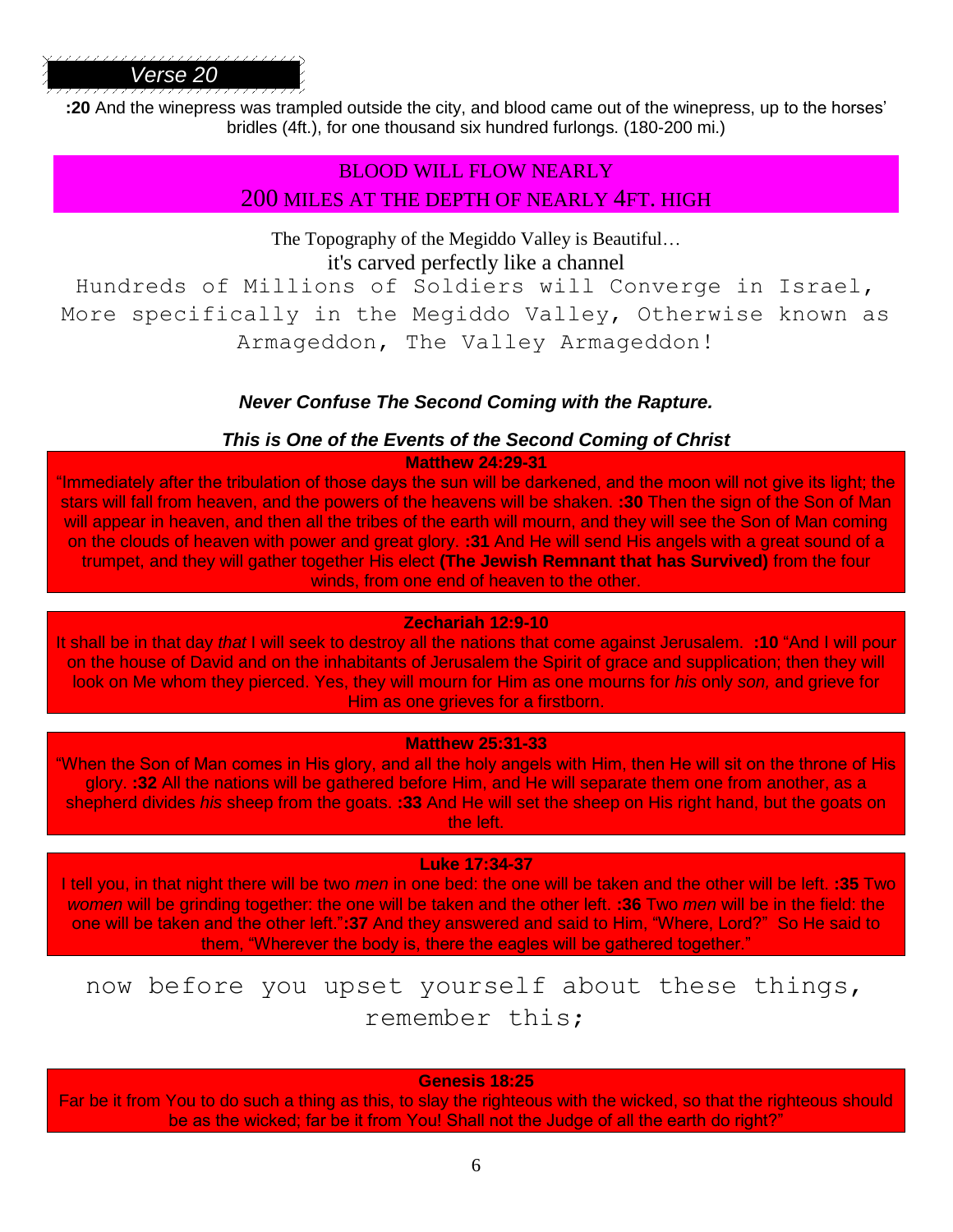These who are destroyed are only those who:

- Have refused to examine the evidence of God's existence.
	- would not face the fact that they were sinful
- mocked God, the salvation of Jesus Christ, and the Bible
	- lived only for themselves
	- and time will have expired for them

## **Genesis 18:25**

...Shall not the Judge of all the earth do right? *- of course!* We've Noticed The Language Used Here - Harvest! Farming and Growing is somewhat removed from us as a Southern California Culture, Yet the Benefits of those who do Farm and Grow, bless us each and everyday of our lives

When a Farmer heads to his field he does so knowing that before a harvest can ever take place, he must first till the ground, Prepare the soil, Sow the Seed, Water the earth and Wait in Hope

> A Harvest Requires Investing: Investing Effort, Resources, Planning, Patience, Ownership, & Hope

> It's true in the Natural world and it's equally true in the Supernatural world.

> > **James 5:7**

Be patient, then, brothers, until the Lord's coming. See how the farmer waits for the land to yield its valuable crop and how patient he is for the autumn and spring rains.

> Why Are These 6 Things So Important? Because They Have, They Are and They Will Directly Affect Your Life and Mine in Both Time and Eternity, In This World and The World to Come!

|             | The Lord has invested Effort          |  |
|-------------|---------------------------------------|--|
|             |                                       |  |
| <u>∥</u> a. | By Reaching out to us by His Prophets |  |

- **b.) By Appearing to us by His Son**
- **c.) By Speaking to us by His Holy Spirit**
- **2.) The Lord has invested Resources**
- **a.) By the Events that get our Attention**